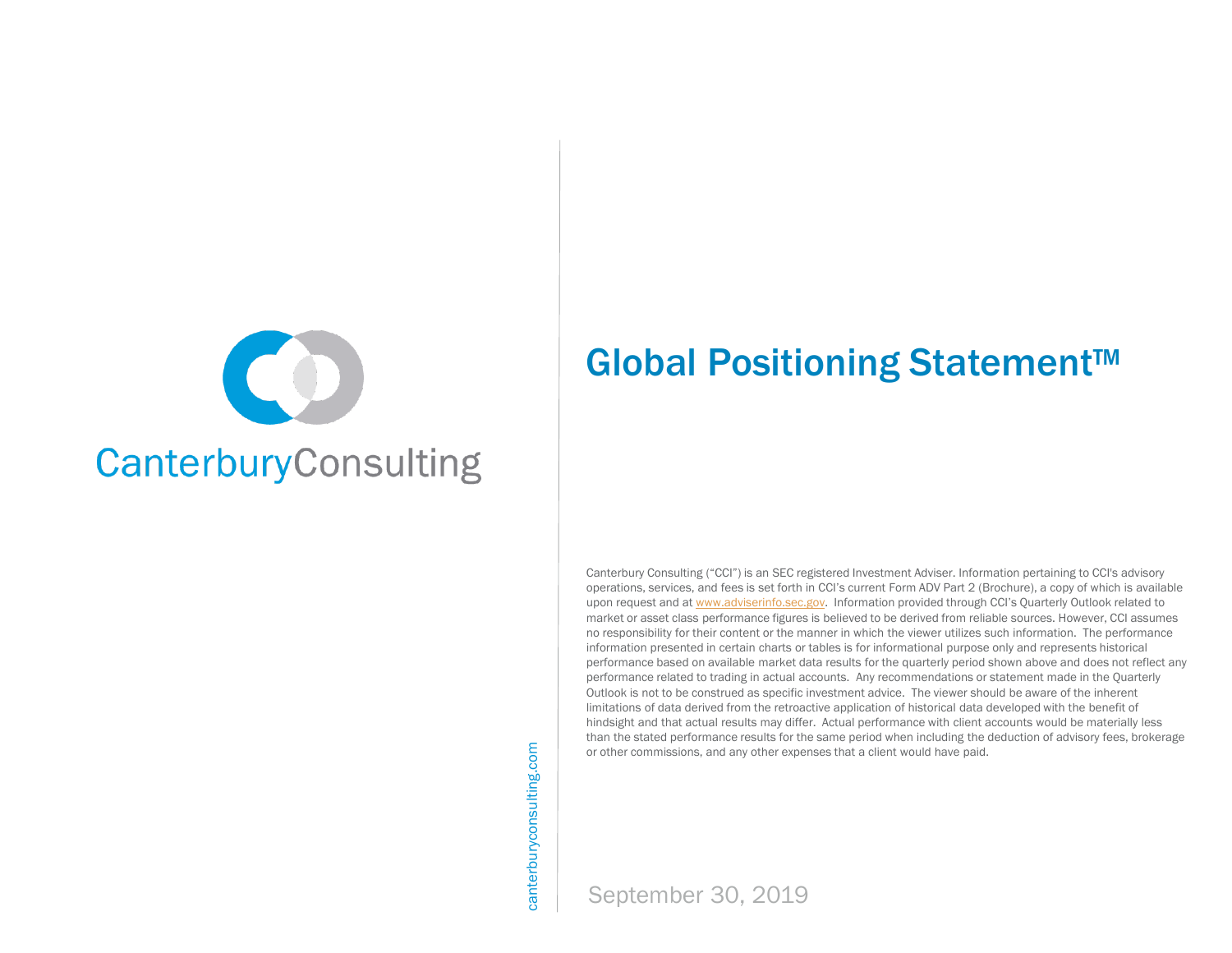## Drivers of the Market

#### Markets Pose Mixed Returns

- Shares in U.S. equity markets fell in early August then edged higher into mid-September to end the quarter in positive territory. Slowdown concerns and continued uncertainty over the U.S.-China trade war have impacted the region. However, the Fed cut rates twice during the quarter and suggested it was prepared to move aggressively if the U.S. economy showed additional signs of weakening.
- International equities advanced in the quarter in their local currencies, but fell slightly for U.S. investors, given the strong dollar headwind. European economies, particularly Germany, have been experiencing <sup>a</sup> slowdown as escalating trade tensions between the U.S. and China have impacted the region, and a decline in world trade volumes has weighed on growth. Emerging market shares lagged their developed markets counterparts during the quarter. molecular contracts in positive territory. Sowdown<br>
the region. However, the Pout rates twice during the quarter in the current in the region. However, the Ford contracts that the region since and the state of the U.S. eco
- As the Fed cut interest rates in July and September, U.S. Treasury bonds delivered positive returns during the quarter. Global growth concerns have created a large bid for government bonds, not only in the U.S., but also in other developed economies. Further stimulus from the European Central Bank resulted in local bond yields moving further into negative territory. Negative-yielding debt represents approximately \$17 trillion of the global bond market as of quarter end.
- Both investment grade and high yield corporate bonds generally performed well in the third quarter as investors sought incremental yield. Higher quality corporate credit outperformed lower quality corporate credit, and CCC-rated debt posted negative returns. Investors have tended to avoid the CCC space, given the deteriorating fundamentals of underlying companies.
- Oil markets fluctuated, but moved lower during the quarter as investors assessed the lack of global growth and demand. While geopolitical issues in Saudi Arabia and Venezuela affected oil supply, the lack of optimism over a U.S.-China trade deal had a significant impact on prices.<br>\*40% TIPS, 30% L/S Commodity, 15% REITs, 10%

### *Third Quarter 2019*

#### Returns through September 30, 2019

| Index                                                           | <b>QTD</b> | <b>YTD</b> | 1 Year |
|-----------------------------------------------------------------|------------|------------|--------|
| Growth<br><b>MSCI ACWI</b>                                      | (0.03%)    | 16.2%      | 1.4%   |
| <b>Capital Preservation</b><br><b>Barclays Global Aggregate</b> | 0.7%       | 6.3%       | 7.6%   |
| <b>Inflation Protection</b><br>Morningstar U.S. Real Asset*     | 0.9%       | 84%        | 0.9%   |

Global Nat. Resources, 5% MLPs

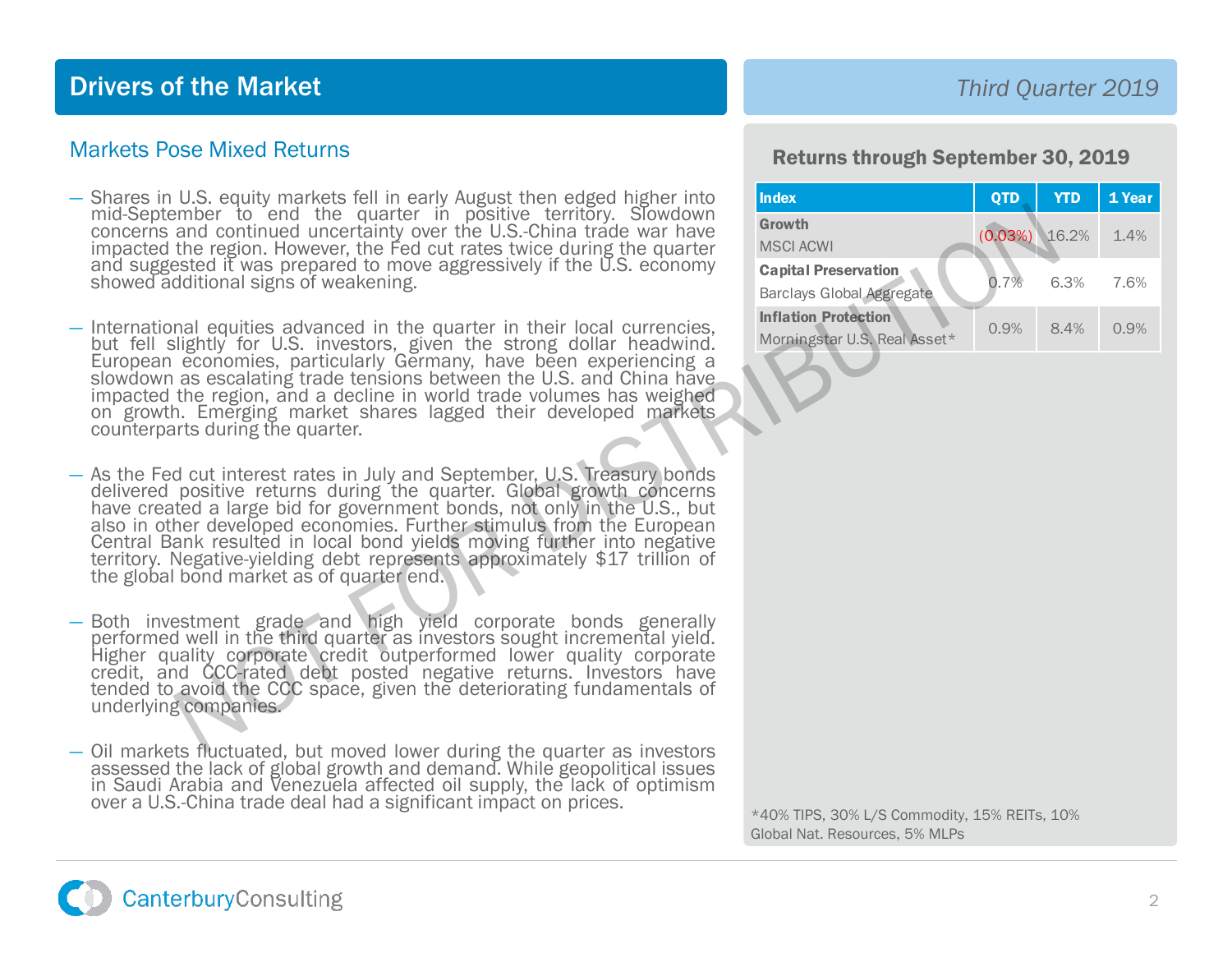

*Source: Morningstar Source: Morningstar*

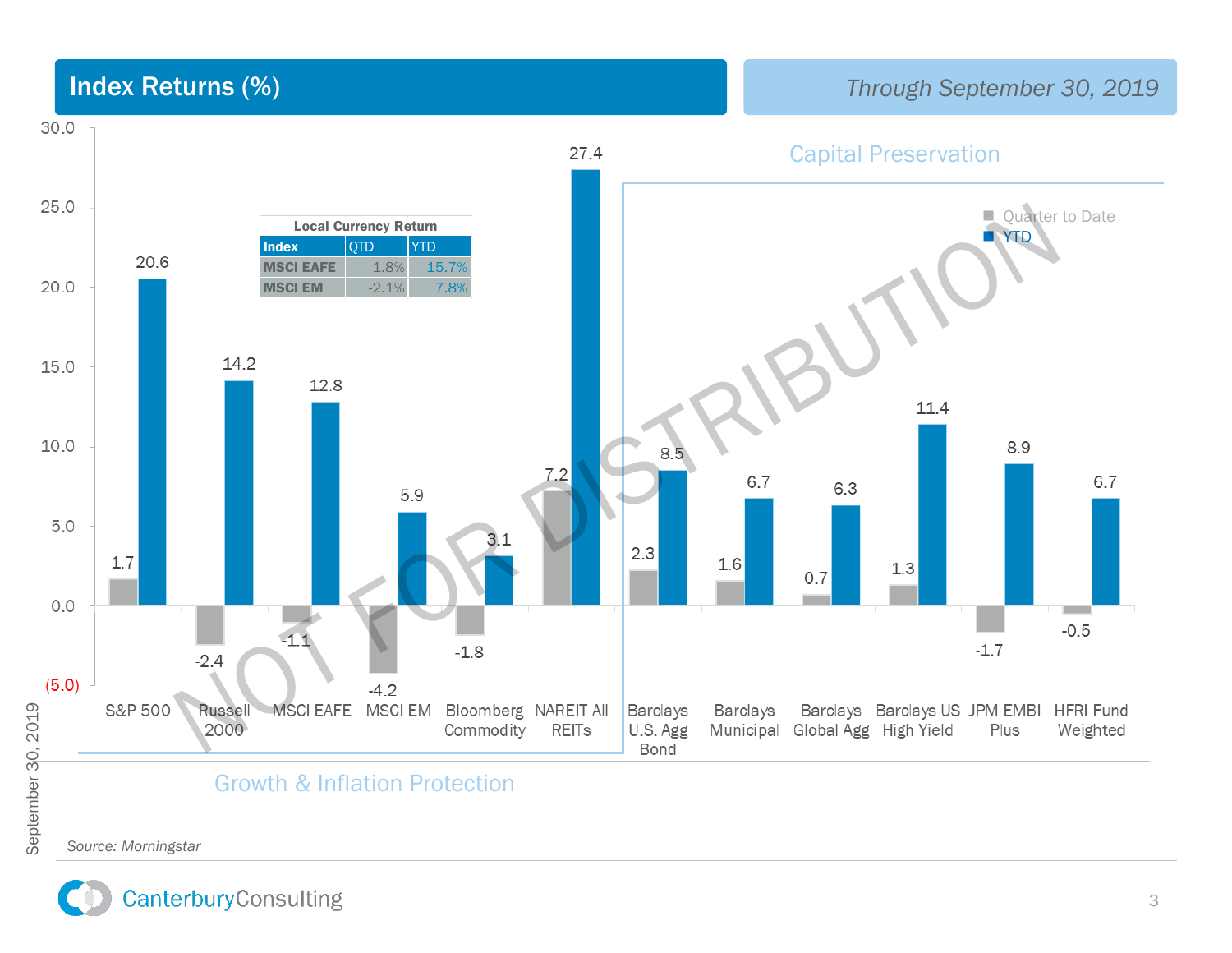# Economic Data *Third Quarter 2019*

#### Year over Year Statistics<sup>1</sup>

|                                   | <b>September 30, 2014</b> |              | September 30, 2015   September 30, 2016   September 29, 2017   September 28, 2018 |          |          | <b>September 30, 2019</b> |  |
|-----------------------------------|---------------------------|--------------|-----------------------------------------------------------------------------------|----------|----------|---------------------------|--|
| <b>S&amp;P 500</b>                | 1,972.29                  | 1,920.03     | 2,168.27                                                                          | 2,519.36 | 2,913.98 | 2,976.74                  |  |
| <b>S&amp;P 500 EPS</b>            | 112.53                    | 110.47       | 106.00                                                                            | 119.12   | 151.18   | 152.04                    |  |
| P/E of S&P 500                    | 17.53                     | 17.38        | 20.45                                                                             | 21.15    | 19.27    | 19.58                     |  |
| <b>P/E of MSCI EAFE</b>           | 17.32                     | 18.50        | 23.27                                                                             | 19.21    | 15.53    | 16.65                     |  |
| P/E of MSCI EM                    | 12.65                     | 12.16        | 16.29                                                                             | 15.03    | 12.50    | 13.32                     |  |
| <b>S&amp;P 500 Earnings Yield</b> | 5.71                      | 5.75         | 4.89                                                                              | 4.73     | 5.19     | 5.11                      |  |
| <b>Fed Funds Effective Rate</b>   | 0.09                      | 0.14         | 0.40                                                                              | 1.15     | 1.95     | 2.04                      |  |
| 3 Month LIBOR                     | 0.24                      | 0.33         | 0.85                                                                              | 1.33     | 2.40     | 2.09                      |  |
| <b>10 Year Treasury Yield</b>     | 2.49                      | 2.04         | 1.59                                                                              | 2.33     | 3.06     | 1.66                      |  |
| 30 Year Mortgage Rate             | 4.12                      | 3.84         | 3.34                                                                              | 3.80     | 4.57     | 3.72                      |  |
| <b>Barclays U.S. Agg Yield</b>    | 3.10                      | 3.42         | 2.84                                                                              | 3.16     | 4.07     | 2.91                      |  |
| <b>Barclays HY Spread</b>         | 4.24                      | 6.30         | 4.80                                                                              | 3.47     | 3.16     | 3.73                      |  |
| Gold $(\$/oz)$                    | 1,208.15                  | 1,115.09     | 1,315.87                                                                          | 1,279.75 | 1,190.88 | 1,472.49                  |  |
| WTI Crude Oil (\$/bbl)            | 91.16                     | 45.09        | 48.24                                                                             | 51.67    | 73.25    | 54.07                     |  |
| <b>Unemployment Rate</b>          | 5.90                      | 5.00         | 5.00                                                                              | 4.20     | 3.70     | 3.50                      |  |
| Headline CPI <sup>2</sup>         | 1.70                      | 0.00         | 1.50                                                                              | 2.20     | 2.30     | 1.70                      |  |
| <b>VIX Index</b>                  | 16.31                     | 24.50<br>. . | 13.29                                                                             | 9.51     | 12.12    | 16.24                     |  |

### Forward Looking Forecasts<sup>1</sup>

| VIX Index                        |                       | 16.31            |      | 24.50                                                                                                         | 13.29    |       | 9.51                                 | 12.12 |                                                          | 16.24 |
|----------------------------------|-----------------------|------------------|------|---------------------------------------------------------------------------------------------------------------|----------|-------|--------------------------------------|-------|----------------------------------------------------------|-------|
| <b>Forward Looking Forecasts</b> |                       |                  |      |                                                                                                               |          |       |                                      |       |                                                          |       |
|                                  | Real GDP <sup>3</sup> | CPI <sup>3</sup> |      | Unemployment <sup>3</sup>   10-Yr Treasury <sup>3</sup>   S&P 500 EPS <sup>4</sup>   Forward P/E <sup>4</sup> |          |       | <b>MSCI EAFE</b><br>EPS <sup>4</sup> |       | Forward $P/E^4$ MSCI EM EPS <sup>4</sup> Forward $P/E^4$ |       |
| 2019                             | 2.3%                  | 1.8%             | 3.7% | 1.7%                                                                                                          | \$170.48 | 17.46 | \$133.78                             | 14.12 | \$79.95                                                  | 12.52 |
| 2020                             | 1.7%                  | 2.0%             | 3.8% | 2.0%                                                                                                          | \$181.70 | 16.38 | \$140.99                             | 13.40 | \$87.13                                                  | 11.49 |

*(1) Source: Bloomberg*

*(2) Values are carried forward from the most recent reported value (9/30/2019)*

*(3) Forecasts are consensus opinions from 98 forecasting agencies (Median)*

*(4) Index Forecasts - Forward 12-month estimate, Forward 24-month estimate*

*Estimate calculated from quarter end (i.e. Sep. 30, 2019 – Sep. 30, 2020). Price in P/E ratio static as of quarter end.*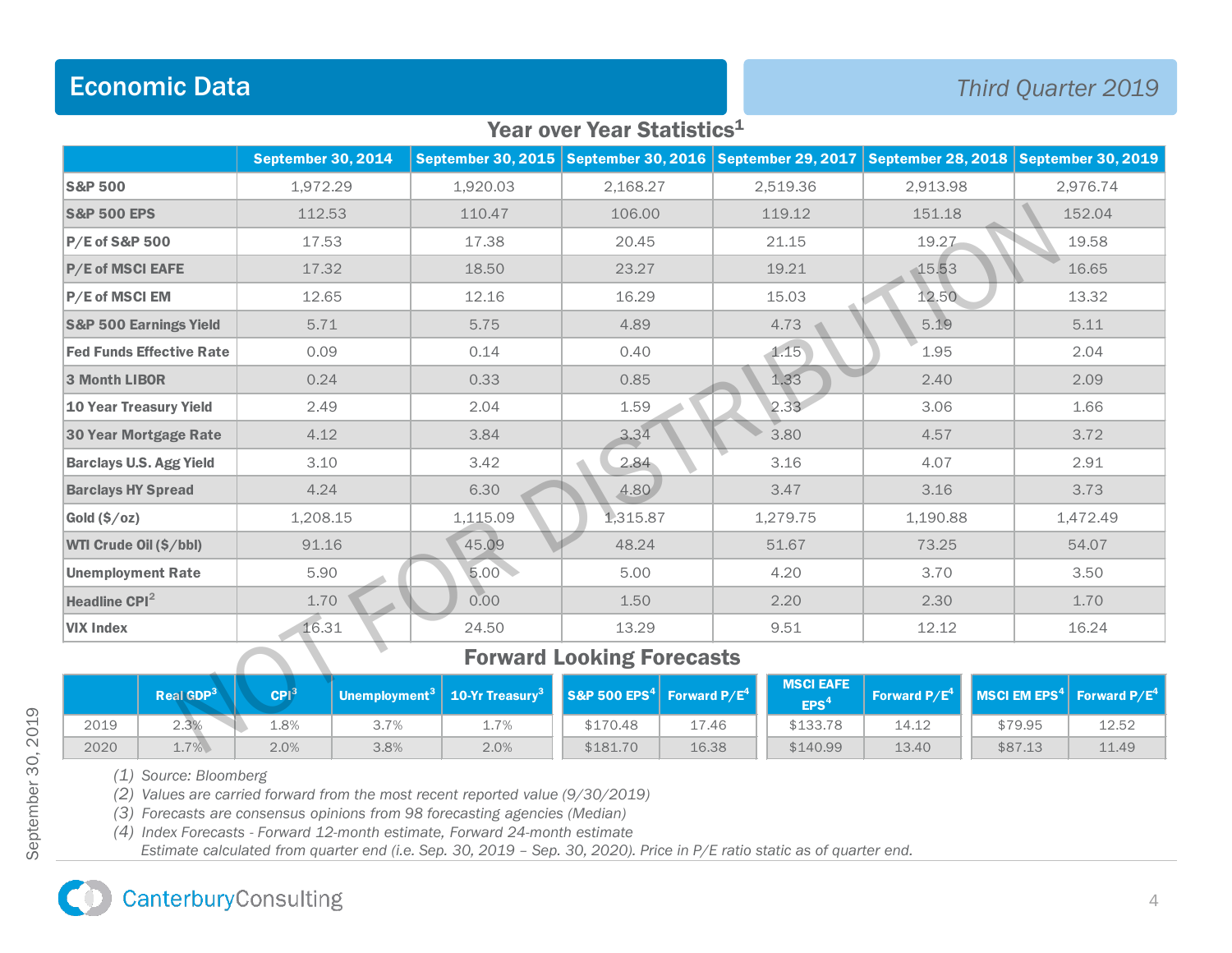## Current U.S. Economic Conditions: Normal Growth/Contraction

## **Contraction**

- U.S. GDP Growth: Below average growth
- U.S. Earnings Yield: Below average earnings yield
- U.S. Credit Markets
- Volatility (VIX)

# Panic

- U.S. GDP Growth
- U.S. Earnings Yield
- U.S. Credit Markets

#### Investor Sentiment

# Normal Growth

# Manic Growth

| U.S. GDP Growth: Below average growth                                                                                                                                     |                                            | <b>U.S. GDP Growth</b>     |  |  |
|---------------------------------------------------------------------------------------------------------------------------------------------------------------------------|--------------------------------------------|----------------------------|--|--|
| U.S. Earnings Yield: Below average earnings yield                                                                                                                         | <b>U.S. Earnings Yield</b>                 |                            |  |  |
| <b>U.S. Credit Markets</b>                                                                                                                                                | U.S. Credit Markets: Spreads below average |                            |  |  |
| <b>Volatility (VIX)</b>                                                                                                                                                   | Volatility (VIX): Below average volatility |                            |  |  |
| <b>Yield Curve</b>                                                                                                                                                        | <b>Yield Curve</b>                         |                            |  |  |
| <b>Investor Sentiment: Below average sentiment</b>                                                                                                                        |                                            | <b>Investor Sentiment</b>  |  |  |
| <b>Panic</b>                                                                                                                                                              |                                            | <b>Manic Growth</b>        |  |  |
| <b>U.S. GDP Growth</b>                                                                                                                                                    | <b>U.S. GDP Growth</b>                     |                            |  |  |
| <b>U.S. Earnings Yield</b>                                                                                                                                                |                                            | <b>U.S. Earnings Yield</b> |  |  |
| <b>U.S. Credit Markets</b>                                                                                                                                                |                                            | <b>U.S. Credit Markets</b> |  |  |
| <b>Volatility (VIX)</b>                                                                                                                                                   |                                            | <b>Volatility (VIX)</b>    |  |  |
| Yield Curve: Significantly below average spread                                                                                                                           |                                            | <b>Yield Curve</b>         |  |  |
| <b>Investor Sentiment</b>                                                                                                                                                 |                                            | <b>Investor Sentiment</b>  |  |  |
| <b>Metrics</b>                                                                                                                                                            |                                            | Quarter avg. 10-year avg.  |  |  |
| <b>U.S. GDP Growth:</b> Prior quarter U.S. Real GDP versus the 10 year U.S. Real GDP average                                                                              | $2.0%$ *                                   | 2.3%                       |  |  |
| U.S. Earnings Yield: Quarter avg. S&P 500 earnings yield versus the 10 year S&P 500 earnings yield average                                                                | 5.2%                                       | 5.7%                       |  |  |
| U.S. Credit Markets: Quarter avg. Barclays US Corporate HY Average OAS versus the 10 year average                                                                         | 379                                        | 492                        |  |  |
| Volatility (VIX): Quarter avg. VIX average versus the 10 year VIX average                                                                                                 | 17.1                                       | 17.5                       |  |  |
| <b>Yield Curve:</b> Ouarter avg. 30-year yield minus the quarter avg. 2-year yield versus the 10 year average                                                             | 53 bps                                     | 228 bps                    |  |  |
| Investor Sentiment: Quarterly Sentiment spread versus the 10 year average spread. Spread measured by<br>difference between Bull Sentiment Index and Bear Sentiment Index. | $-6.8$                                     | 5.2                        |  |  |

*\*U.S. GDP Growth is the current, end of previous quarter reading Source: Bloomberg*

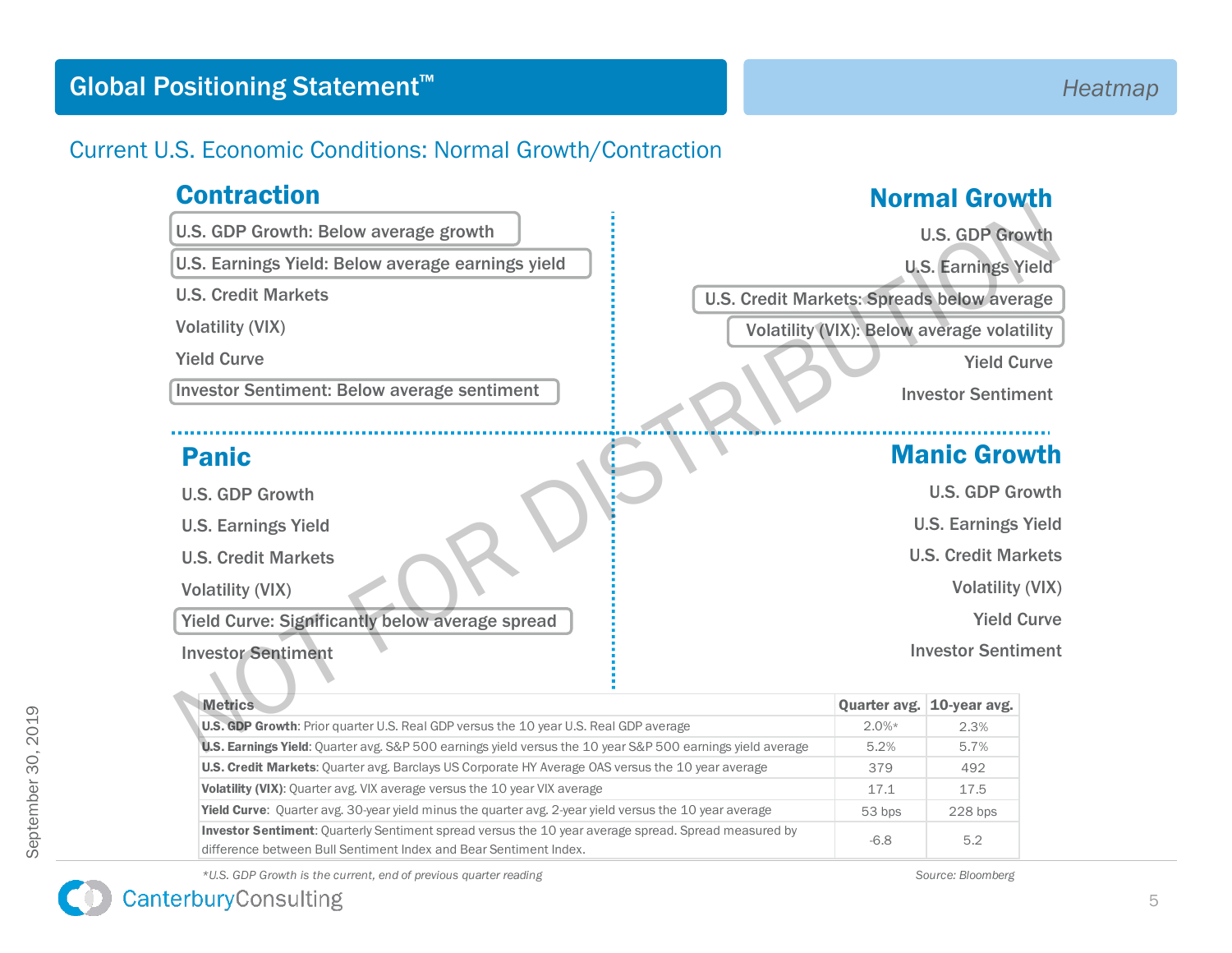# International Equity & U.S. Equity

- International and U.S. equities have historically alternated periods of leadership, but over longer time horizons, returns have evened out.
- In shorter periods, such as 2018 and YTD 2019 as of June 30, 2019, multiple expansion and contraction can drive the bulk of performance.
- Over full market cycles, earnings and dividends tend to drive performance across international and U.S. equity categories.
- Current earnings and dividend yield data favor non-U.S. equities.



*Sources: FactSet, MSCI, S&P, J.P. Morgan Asset Management*